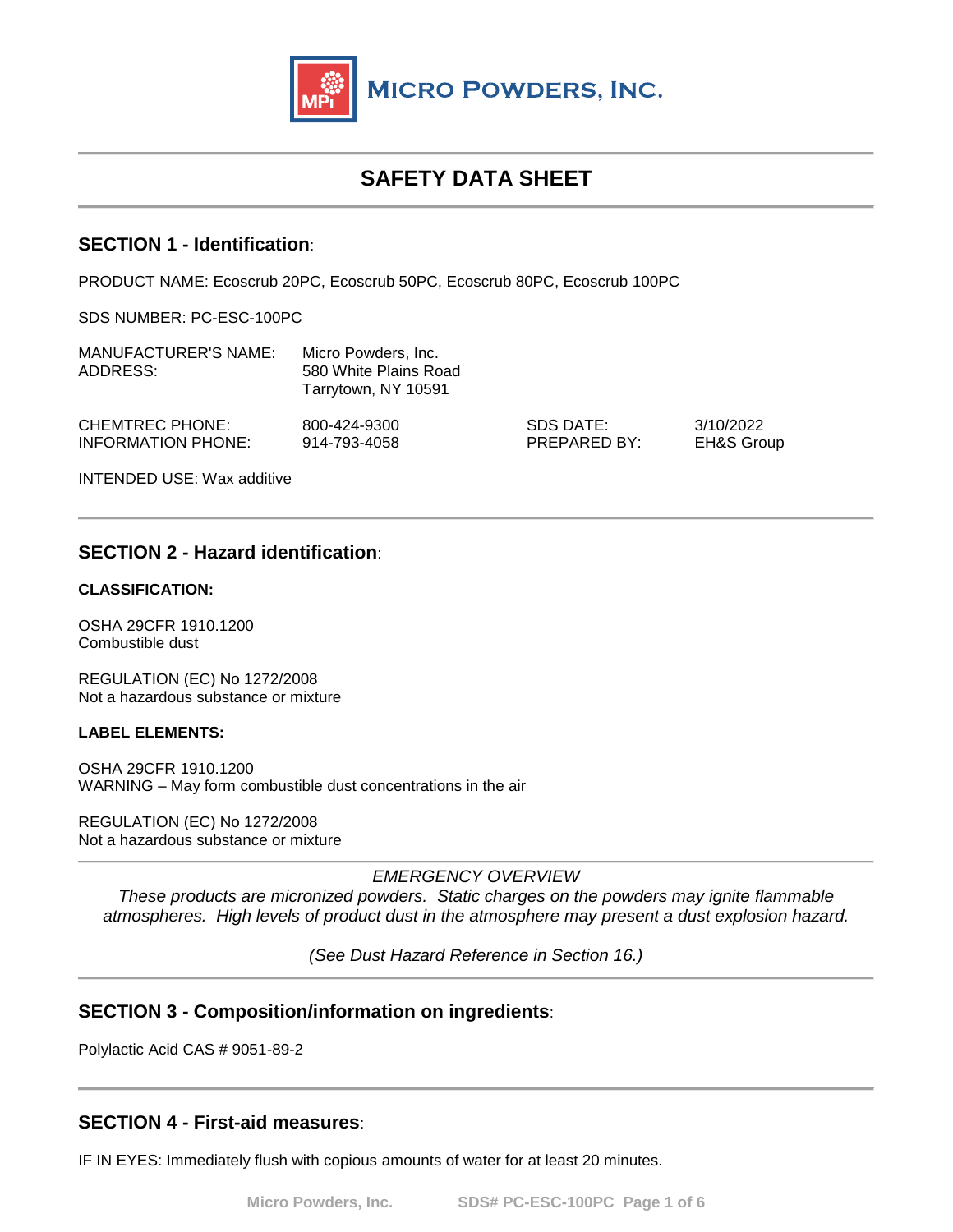IF ON SKIN: Remove contaminated clothing. Wash skin thoroughly with soap and water.

IF INHALED: Treat as a nuisance dust. Remove victim to fresh air and provide oxygen if breathing is difficult. Immediate medical attention not normally required. No delayed effects expected.

IF INGESTED: Do not induce vomiting; aspiration hazard. Dilute with 1-2 glasses of water. Get medical aid. If vomiting occurs spontaneously, keep head below hips to present aspiration of liquid into lungs.

## **SECTION 5 - Fire-fighting measures**:

OSHA FLAMMABILITY CLASS: Combustible solid.

SUITABLE EXTINGUISHING MEDIA: Carbon Dioxide, dry chemical or fine water spray. Avoid water stream on molten burning material as it may scatter and spread the fire.

SPECIAL FIREFIGHTING PROCEDURES: Wear self-contained breathing apparatus and protective clothing approved by NIOSH. Watch footing on floors and stairs because of possible melting and spreading of material. Use spray to keep containers cool.

UNUSUAL FIRE AND EXPLOSION HAZARDS: Flash point Not Applicable. Melts in proximity to fires, causing slippery floors and stairs. When powder is suspended in air, these products could be FLAMMABLE/EXPLOSIVE. In these circumstances, keep away from heat, sparks and open flames. Static charges on powders or powders in liquids may ignite flammable atmospheres. See Section 7 "HANDLING AND STORAGE" for suggestions on how to use these products under such conditions. Also refer to NFPA Bulletin 654, "Prevention of Fire and Dust Explosions in the Chemical, Dye, Pharmaceutical, and Plastics Industries", for safe handling procedures.

## **SECTION 6 - Accidental release measures**:

STEPS TO BE TAKEN IN CASE MATERIAL IS RELEASED OR SPILLED: Wear recommended personal protective equipment. Remove ignition sources. Sweep up with a minimum of dusting. Keep away from heat or flame. Collect in containers (e.g. fiberboard drums or cartons). If hot liquid, attempt to confine spill and let the polymer solidify. Once solid, it may be recovered as the powder. Report major leaks and spills to the appropriate local, state and federal government agencies.

#### *HAZARD WARNING*

*These products are micronized powders. Static charges on the powders may ignite flammable atmospheres. High levels of product dust in the atmosphere may present a dust explosion hazard.*

### *(See Dust Hazard Reference in Section 16. Read Section 7.)*

See the Regulatory Information (Section 15) regarding reporting requirements.

# **SECTION 7 - Handling and storage**:

SPECIAL HANDLING AND STORAGE: (Always wear recommended personal protective equipment.) Avoid breathing fumes from heating operations. Avoid spillage which can cause very slippery conditions on floors. Use good personal hygiene and housekeeping.

#### *STATIC ELECTRICITY AND FINE PARTICLE SIZE WAXES*

Electrostatic charges of non-conductive materials is a natural phenomenon ranging from harmless to a nuisance to a hazard, depending on the degree of charging and the environment where the discharge takes place. In the case of micronized polymers and waxes, very high levels of static electricity develop in their manufacture, transportation and handling. These products, being poor conductors of electricity, can and will hold a static charge for long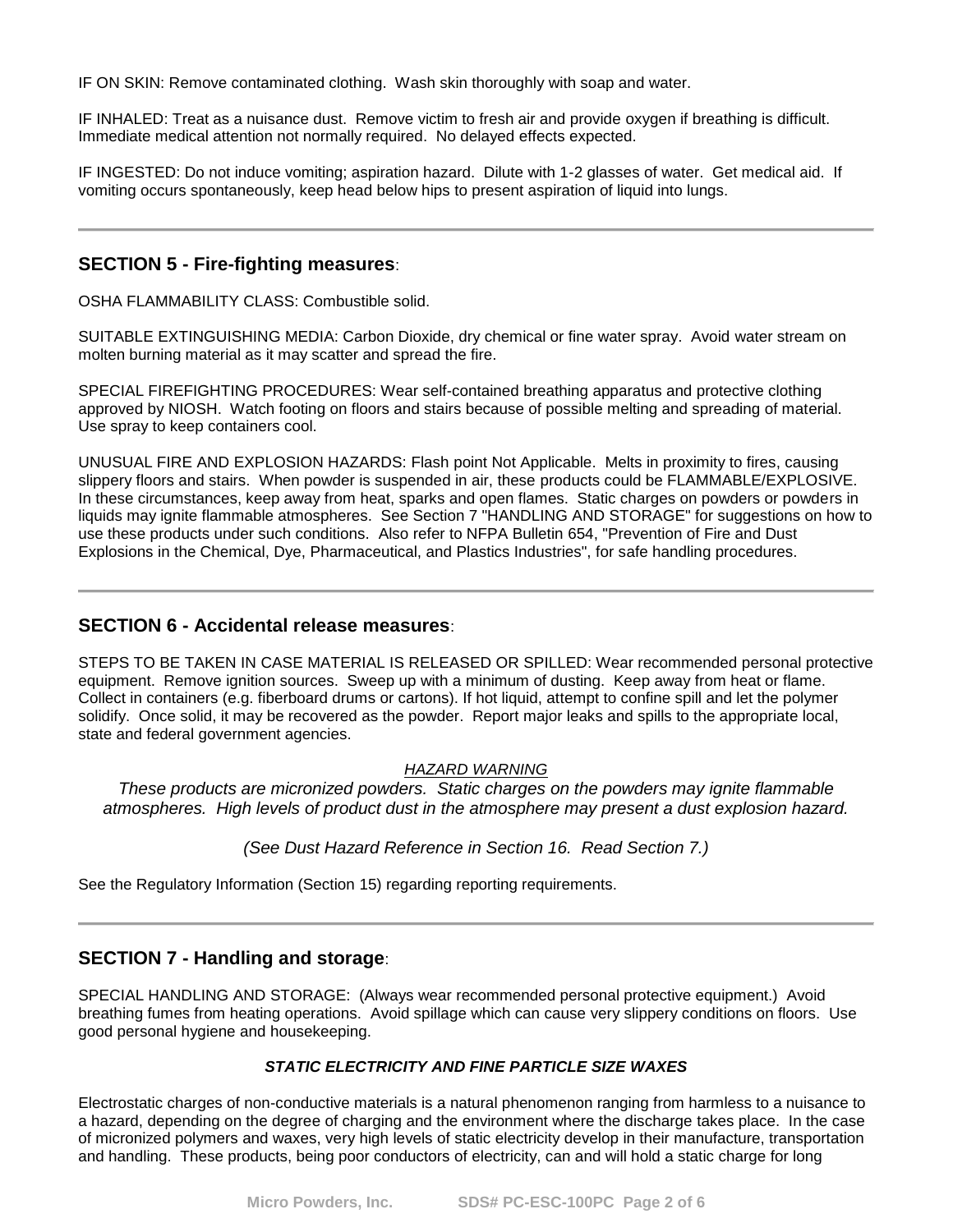periods of time. With this in mind, a great deal of care should be exercised when handling this type of product in or around flammable liquids, particularly if the liquid is at or near its flashpoint. The generation of static electricity cannot be prevented because its intrinsic origins are present at every particle interface. Some common sense approaches to the hazards involved with static electricity are as follows:

- Use only conductive equipment and keep all components grounded and bonded to the same vessel in order to equalize any potential charge.

- Avoid projections and probes that could lead to discharge between the charged polymer and probe.

- Avoid a flammable condition by the use of inert gases in the container or by providing sufficient exhaust so as to prevent a buildup of flammable solvent vapors.

- Never pour micronized polymers or waxes from a drum or large container directly into hot flammable solvents.

- Add micronized polymers or waxes slowly and in small quantities to hot flammable solvents.

- If possible, do not permit the product to free fall directly into the solvent. Ideally, use a pipe or chute that leads down to the level of the solvent. Make sure the pipe or chute is grounded and bonded.

- If mechanical equipment must be used, a slow-turning screw feeder that is grounded and is preferred.

- Good housekeeping is of prime importance. The building and equipment should be designed to eliminate shelves and ledges and similar places where materials can accumulate.

The above are only suggestions and should not be taken as recommended practices in your establishment and in no way should be considered as comprehensive engineering controls. A more detailed discussion and recommended practices can be found in NFPA 77 issued by the National Fire Protection Association Inc. in 1988.

#### STORAGE RECOMMENDATIONS:

Store under ambient conditions. Avoid excessive heat. Do not store near strong oxidizing agents and amines.

## **SECTION 8 - Exposure controls/personal protection**:

ENGINEERING CONTROLS: Use adequate ventilation during heating processes or if dusty conditions prevail when handling powdered materials. For storage and ordinary handling, general ventilation is adequate.

RESPIRATORY PROTECTION: Use a NIOSH approved dust respirator with powdered wax. During melting or conveying in molten state, use organic vapor respirator.

VENTILATION: Face velocity greater than 60 cfm (adequate to capture wax dust or fumes).

SKIN PROTECTION: Use heat resistant, impervious gloves to avoid repeated/prolonged skin contact with molten material and powder. Other protective garments as necessary.

EYE PROTECTION: Chemical goggles around molten material and in dusty conditions.

OTHER PROTECTIVE EQUIPMENT OR CLOTHING: As needed to prevent repeated/prolonged contact.

WORK / HYGIENIC PRACTICES: Wash skin thoroughly with soap and warm water after handling and before smoking, eating or applying makeup. If clothes become contaminated, change to clean clothing. Do not wear contaminated clothing until properly laundered.

EXPOSURE GUIDELINES: Powdered forms may generate nuisance particulates upon handling. ACGIH TLV = 10mg/m3. OSHA PEL 5mg/m3.

## **SECTION 9 - Physical and chemical properties**:

| Appearance       | : White powder          |
|------------------|-------------------------|
| Odor             | : Typical wax odor      |
| Odor threshold   | : Not applicable        |
| Melting point    | : $150 - 160^{\circ}$ C |
| Boiling point    | : Not applicable        |
| Flash point      | : Not Applicable COC    |
| Evaporation rate | : Not applicable        |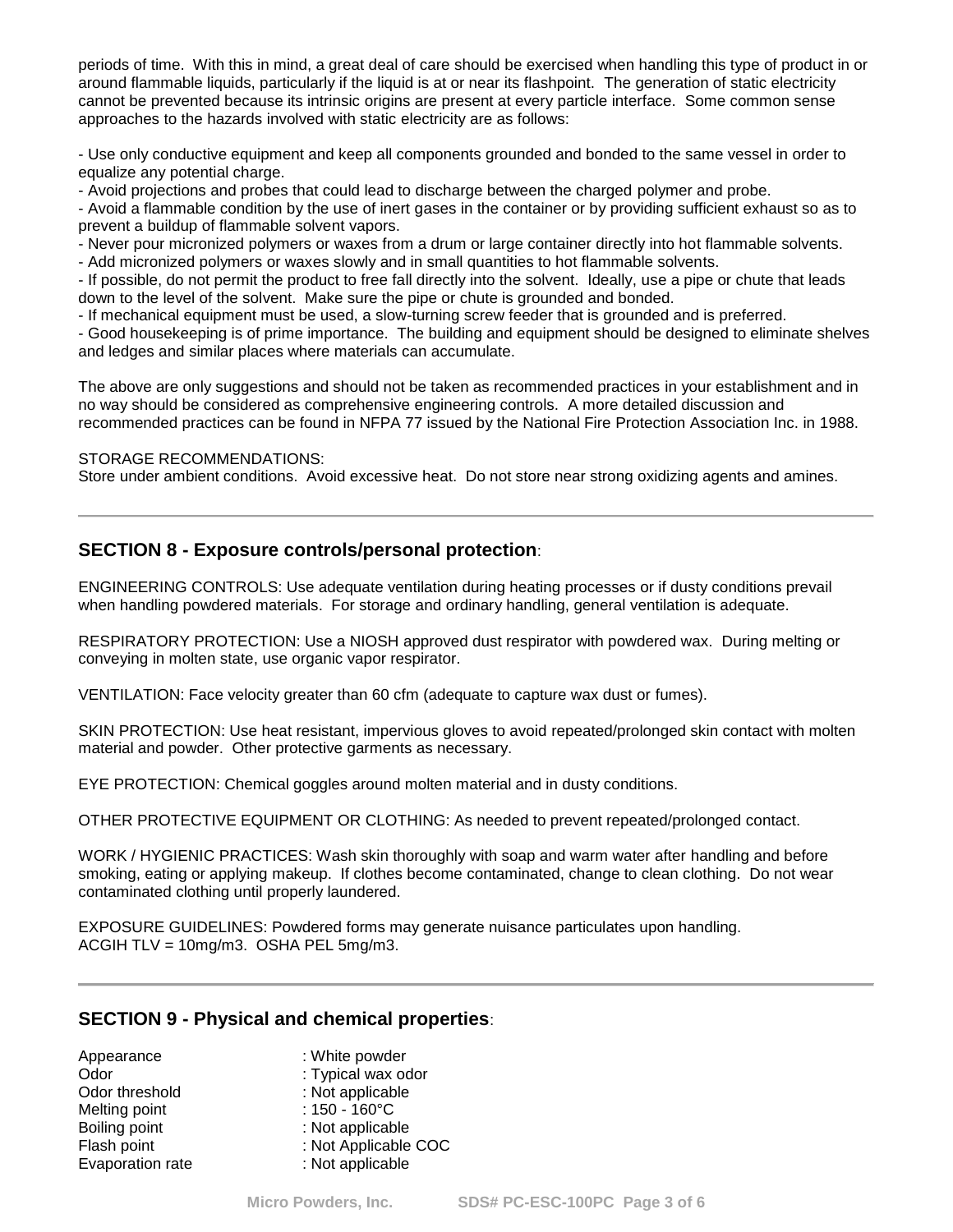| Flammability                    | : Combustible solid |
|---------------------------------|---------------------|
| Upper/lower flammability limits | : 450°F TOC         |
| Vapor pressure                  | : Not applicable    |
| Vapor density                   | : Heavier than air  |
| Relative density                | : $1.24$ g/cc       |
| Solubility                      | : Not applicable    |
| <b>Partition coefficient</b>    | : Unknown           |
| Auto-ignition temperature       | : Unknown           |
| Decomposition temperature       | : Unknown           |
| <b>Explosive properties</b>     | : Not applicable    |
| Oxidizing properties            | : Not applicable    |
| Volatiles (weight percent)      | : Zero              |

# **SECTION 10 - Stability and reactivity**:

STABILITY: Stable at normal conditions.

CONDITIONS TO AVOID: Extreme heat, sparks and open flame.

INCOMPATABILITY (AVOID CONTACT WITH): Strong oxidizing agents and amines.

HAZARDOUS POLYMERIZATION: Should not occur.

HAZARDOUS DECOMPOSITION PRODUCTS AND/OR BY PRODUCTS: These products may emit oxides of carbon.

## **SECTION 11 - Toxicological information**:

| Acute toxicity                                                                 | : No data developed.                |                                              |
|--------------------------------------------------------------------------------|-------------------------------------|----------------------------------------------|
| Skin corrosion/irritation                                                      | : No data developed. None expected. |                                              |
| Serious eye damage/irritation                                                  |                                     | : No data developed. Treat as nuisance dust. |
| Respiratory or skin sensitization : No data developed. Treat as nuisance dust. |                                     |                                              |
| Germ cell mutagenicity                                                         | : No data developed.                |                                              |
| Carcinogenicity                                                                | : N.T.P. CARCINOGEN: No             |                                              |
|                                                                                | : I.A.R.C. CARCINOGEN: No           |                                              |
| Reproductive toxicity                                                          | : No.                               |                                              |
| STOST-single exposure                                                          |                                     | : No data developed. Treat as nuisance dust. |
| STOST-repeated exposure                                                        |                                     | : No data developed. Treat as nuisance dust. |
| Aspiration hazard                                                              |                                     | : No data developed. Aspiration is possible. |

MEDICAL CONDITIONS GENERALLY AGGREVATED BY EXPOSURE: May irritate people with skin problems, asthma and lung diseases. Susceptible individuals may have an allergic reaction.

## **SECTION 12 - Ecological information**:

ECOLOGICAL PROFILE: No data have been developed on this subject. These products are not soluble in water. Potential environmental impact in case of spill or release is considered to be minimal.

## **SECTION 13 - Disposal considerations**:

WASTE DISPOSAL METHOD: Assume conformity with applicable disposal regulations. Preferred method of disposal is in closed containers of sufficient strength to eliminate leakage at approved incineration or chemical landfill waste disposal site in accordance with local regulations. Sewage disposal is discouraged.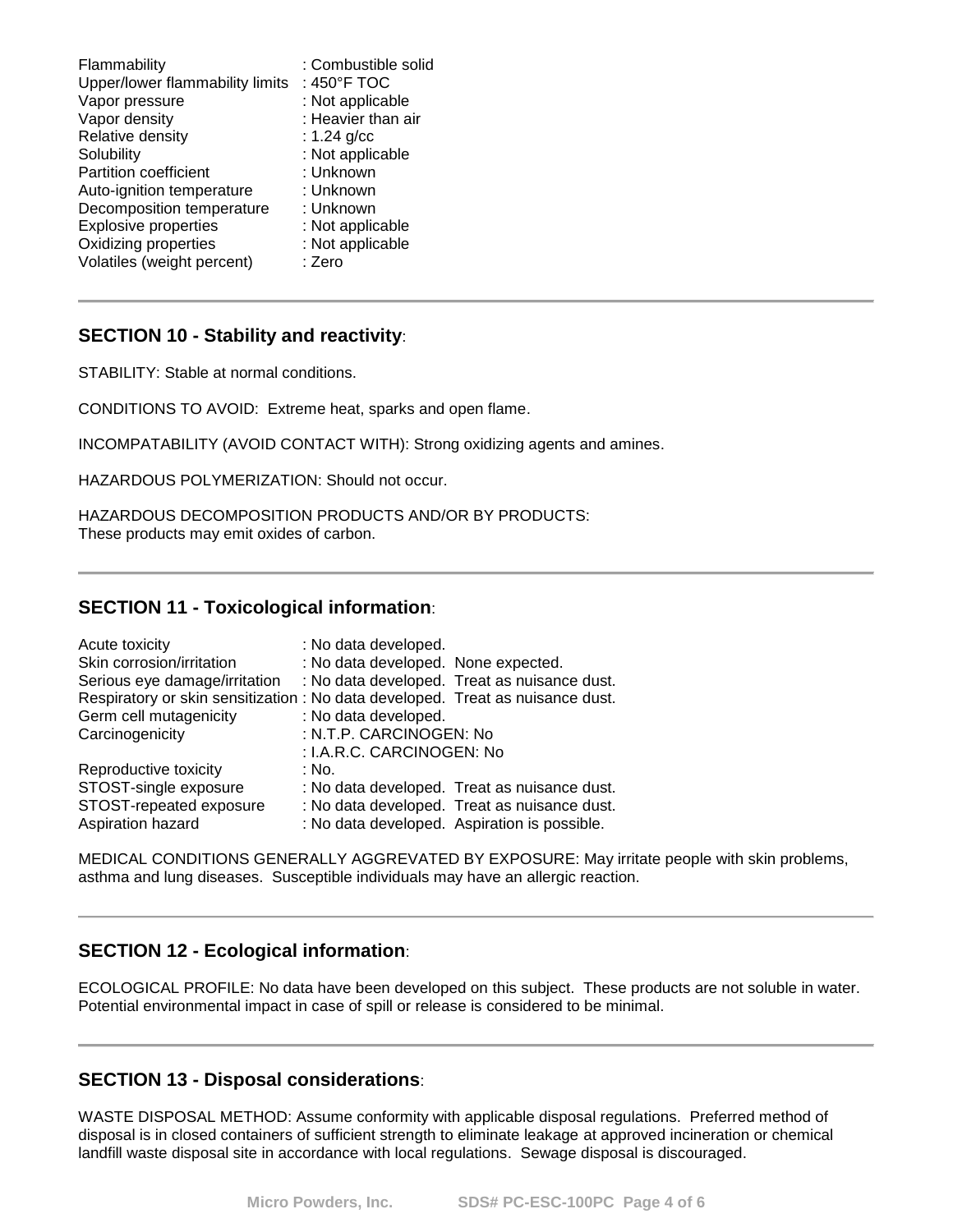RCRA: Is the unused product a RCRA hazardous waste if discarded? No.

The information offered here is for the product as shipped. Use and/or alterations to the product such as mixing with other materials may significantly change the characteristics of the material and alter the RCRA classification and the proper disposal method.

# **SECTION 14 - Transport information**:

| <b>UN Number</b><br>UN Proper shipping name<br>Transport hazard class<br>Packing group<br>IATA | : Not classified as hazardous.<br>: N/A<br>: Not classified as hazardous.<br>: N/A<br>: Not classified as hazardous |
|------------------------------------------------------------------------------------------------|---------------------------------------------------------------------------------------------------------------------|
| <b>Environmental hazards</b>                                                                   | : Not considered marine pollutant.<br>: Not considered environmentally hazardous.                                   |
| Special precautions                                                                            | : Keep sealed and secure. Do not expose to heat.                                                                    |
| <b>DOT Classification</b>                                                                      | : Non-Hazardous.                                                                                                    |
| <b>INCO Terms</b>                                                                              | : EXW for Regulatory Purposes and Responsibilities                                                                  |

# **SECTION 15 - Regulatory information**:

#### **Please request our Regulatory Summary Sheet (RSS) for global regulatory information.**

REACH: All substances registered.

Toxic Substances Control Act (TSCA): This product or its components are listed on the TSCA Inventory. This product and/or its components do not contain any chemicals subject to any rules or orders under TSCA sections 4, 5, 6, 7, or 8(d).

California Proposition 65: Not regulated.

WHMIS Classification (Canada): Not subject to WHMIS regulations.

SARA Section 311/312:

| - Acute Health Hazard:               | No  |
|--------------------------------------|-----|
| - Chronic Health Hazard:             | No  |
| - Fire Hazard:                       | No  |
| - Reactivity Hazard:                 | N٥  |
| - Sudden Release of Pressure Hazard: | No. |

SARA Section 302: Contains an extremely hazardous substance: No SARA Section 313: This product does not contain any toxic chemical listed under Sec.313 of the Emergency Planning and Community Right-To-Know Act of 1986.

US. EPA CERCLA Hazardous Substances (40 CFR 302) - not regulated.

US. New Jersey Worker and Community Right-to-Know Act (New Jersey Statute Annotated Section 34:5A-5) - not regulated.

CLEAN WATER ACT - Priority Pollutants: Contains no known priority pollutants at concentrations greater than 0.1%.

# **SECTION 16 - Other information**: